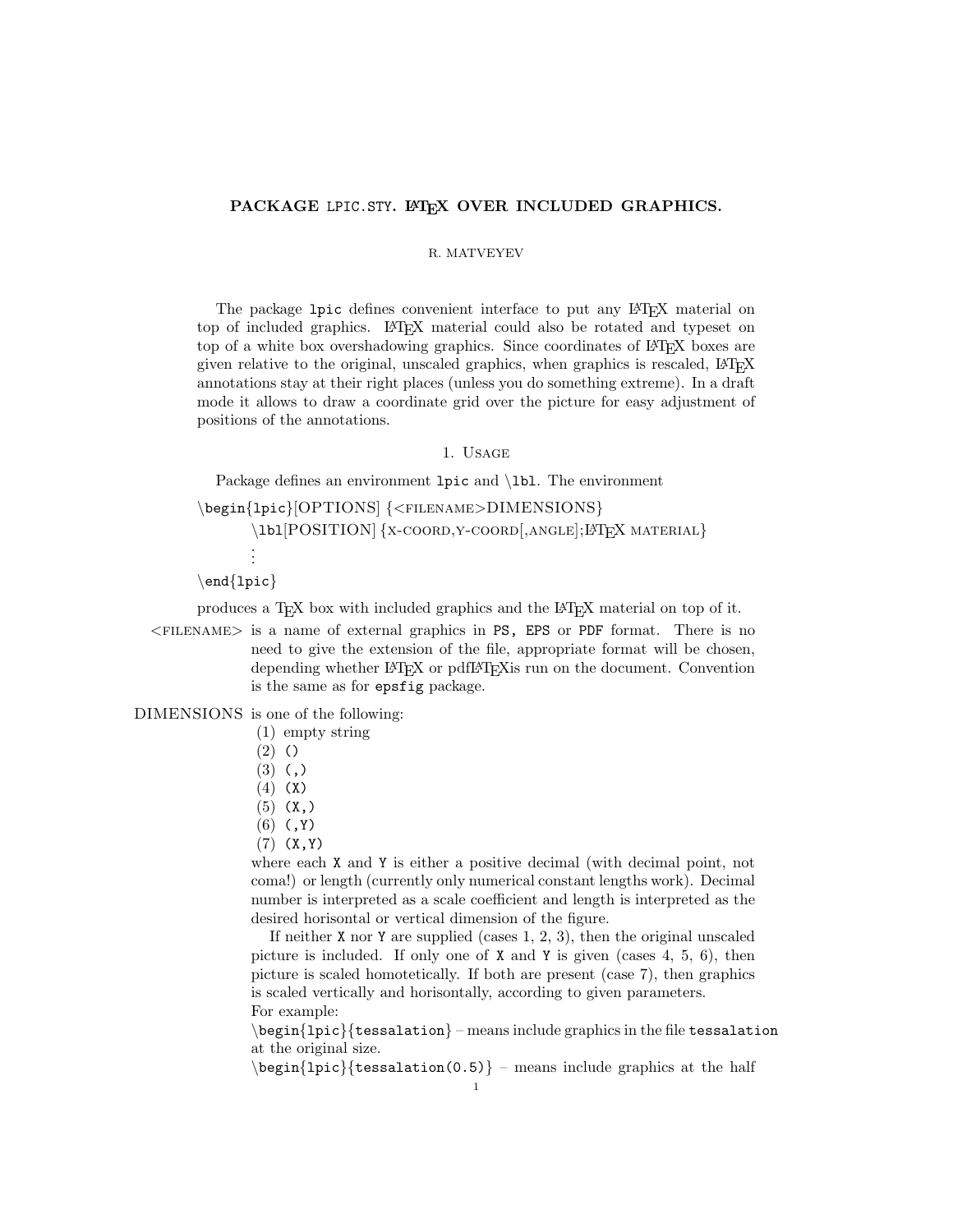the original size.

 $\begin{bmatrix} \begin{array}{c} \begin{array}{c} \end{array} \\ \begin{array}{c} \end{array} \\ \end{bmatrix}$  – means include graphics shrinking twice in the horisontal direction and stretching 3 times in the vertical direction.

\begin{lpic}{tessalation(,10cm)} – include graphics homotetically scaled, so that height is equal to 10cm.

\begin{lpic}{tessalation(150mm)} – include graphics homotetically scaled, so that width is equal to 150mm.

 $\begin{cases} \begin{cases} \frac{1}{\text{pic}} \text{tessulation}(150\text{mm},0.7) \end{cases} \end{cases}$  – include graphics scaled, so that width is equal to 150mm and height is 0.7 of the original.

- OPTIONS is a coma separated list of options (no spaces). Option are processed sequentially, thus options to the right override preceding ones. Parameter in () is optional, if omitted then some default value is taken.
	- Options are:
- l(length) the size of the left margin beyond bounding box of graphics (default 0mm). Negative values are also acceptable.
- r(length) right margin
- t(lenght) top margin
- b(length) bottom margin
- $grid(step) Draw a grid over the picture of step step*\\l\npunitlength and thickness$ \lpgridthickness. Parameter step must be an integer and defaults to 5.

 $\text{coords}$  (step) – write coordinates with the step step\*\lpunitlength. Parameter step must be an integer and defaults to 10.

- $frames(length) draw boxes of thickness length over ETFX material. Default value is$ 0.01mm
- frame(length) draw a box around the whole thing (margins included). length is the thickness of the lines. Default value is 0.7mm.
- figframe(length) draw a box around the included graphics. length is the thickness of the lines. Default value is 0.2mm.
	- $\text{drift}$  draw whatever is convenient for adjusting the positions of LATEX material. That includes grid, coordinates, all types of frames.
	- clean remove all auxiliary stuff.
	- $nolbl don't typeset any  $LATFX$  material.$
	- nofigure  $-\text{don't}$  include the graphics, just an empty box of appropriate size

Inside of lpic environment one can issue \lbl command with the following syntax:

\lbl[OPTIONS]{COORDINATES; ANY LATEX MATERIAL}

LATEX material is put in a box, rotated if necessary and printed in appropriate place. White rectangular background, which overshadows part of graphics could also be created.

COORDINATES are either pair or a triple of decimals. The first two numbers are coordinates of the point, where LAT<sub>EX</sub> material should be placed and the third is an angle of rotation applied to the box containing the material. Coordinates are measured in the coordinate system in the original, unscaled picture, with the unit equal to \lpunitlength (default 1mm). So, if the picture is scaled, all the boxes containing LATEX will hopefully stay at their appropriate places.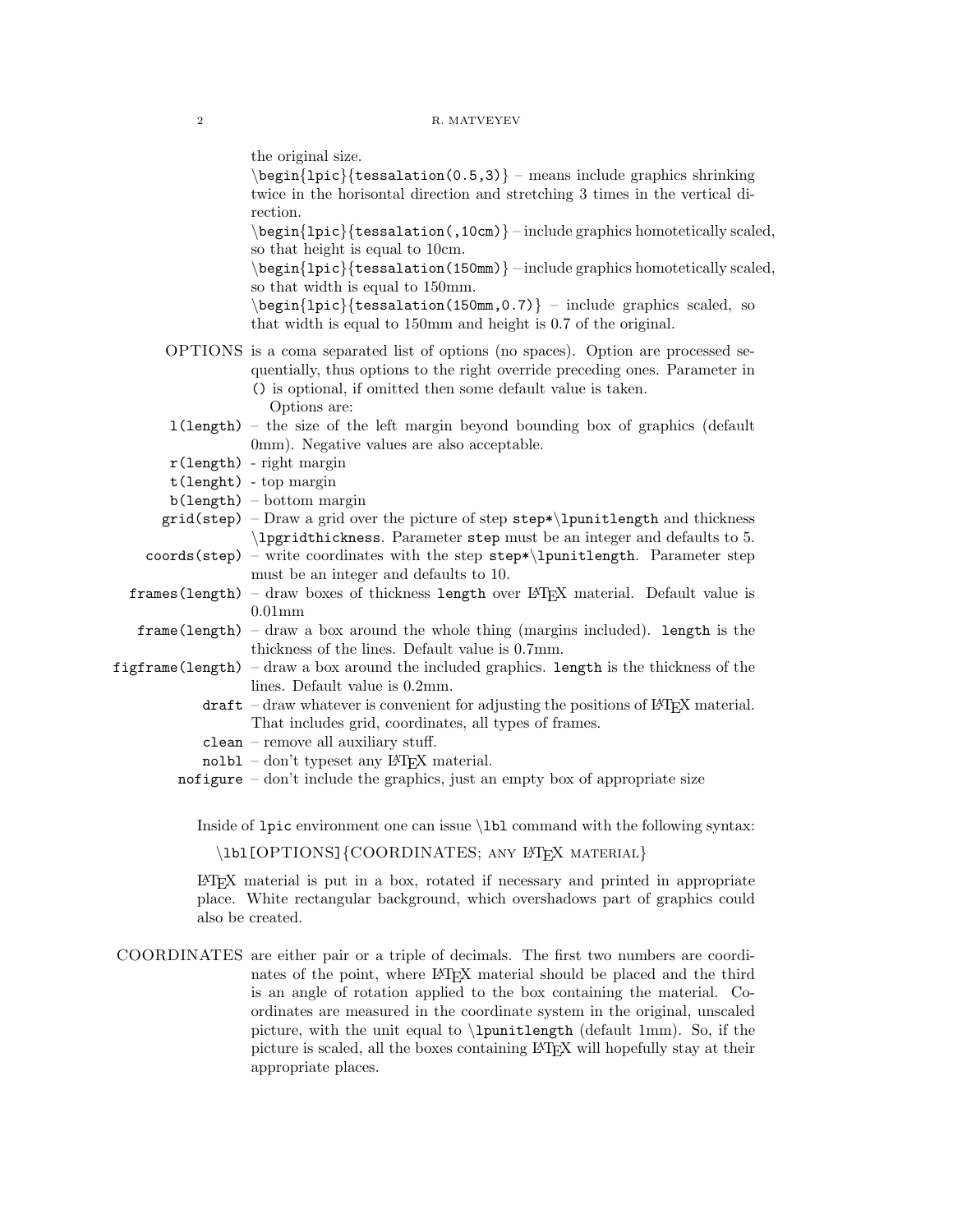OPTIONS is optional and consists of at most three letters, one from the set  $\{t, b\}$ , one from  $\{r,1\}$  and one from  $\{w,\mathbb{W}\}\$ in any order.  $[t|b,1|r]$  options give a reference point in a box containing LATEX text. Coordinates refer to this reference point. Rotation is also centered at this point. Thus, there are total 9 possibilities referring to 9 evenly spaced points in the rectangle. If one of  $[w|W]$  is given then LAT<sub>E</sub>X is put on top of white box. The size of the box is equal to the size of the box containing the material in case of w and margins \lpbgsep-wide are added in case of W. Note that xdvi apparently renders postscript after dvi, so any postscript covers dvi material. Thus, if you use background, you will not be able to see your LATEX in xdvi. but once postscript file is created, LAT<sub>E</sub>X will show.

## 2. ADJUSTABLE PARAMETERS

|                               | (1mm) Units in the unscaled coordinate system.                                         |
|-------------------------------|----------------------------------------------------------------------------------------|
| $\Delta$ pmarginright $(0mm)$ |                                                                                        |
| $\Delta$ pmarginleft $(0mm)$  |                                                                                        |
| $\lambda$ pmargintop $(0mm)$  |                                                                                        |
|                               | (1pmarginbottom (0mm) Default sizes of margins.                                        |
|                               | \lpbgsep (\fboxsep) Margins for the white background.                                  |
|                               | $\Delta$ appriditions (0.01mm) Thickness of the grid lines.                            |
|                               | $\Delta$ pframethickness (0.7mm) Thickness of the frame around the whole box.          |
|                               | $\Delta$ lplblframethickness (0.01mm) Thickness of the frame around labels.            |
|                               | 1pfigframethickness $(0.2 \text{mm})$ Thickness of the frame around included graphics. |
|                               | <b>lpgridstep</b> $(5)$ Counter containing the step to draw grid lines                 |
|                               | $1p$ coordstep $(10)$ Counter containing the step to draw coordinates                  |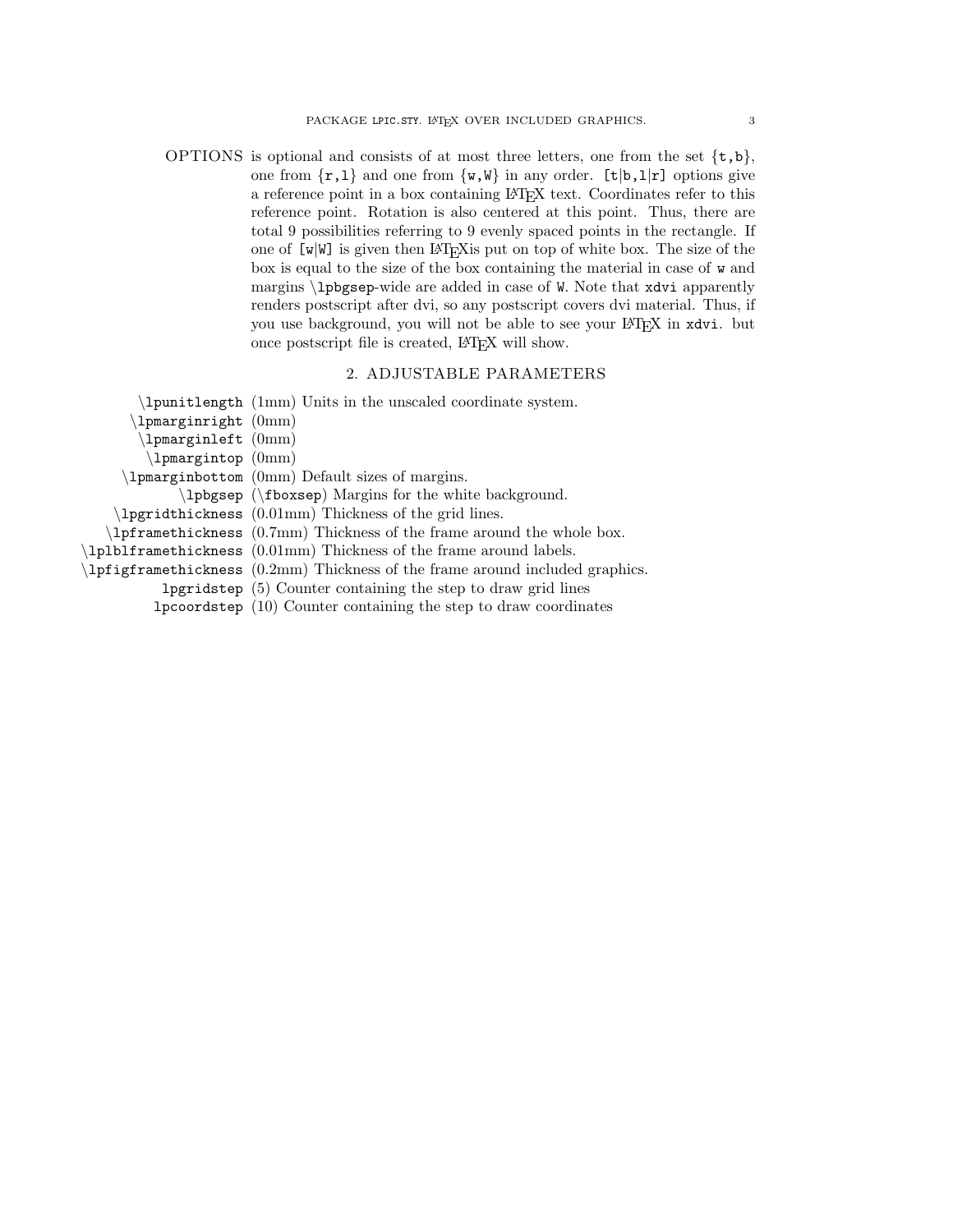# 4 R. MATVEYEV

## 3. Example

Provided the file instructions-differential.eps or instructions-differential.pdf contains the graphics one can include it in the document, drawing a grid and putting LATEX on top of it.

```
\begin{lpic}[l(10mm),r(5mm),t(5mm),b(10mm),draft]{instructions-differential(0.7,0.6)}
\lbl[t]{80,9;$x_0$}
\lbl[b]{87,11;$\delta x$}
\lbl[t]{101,7,-7;$x_0+\delta x$}
\lbl[b]{120,11;$\T_{x_0}X$}
\lbl[t]{88,59;$\delta x$}
\lbl[b]{120,61;$\T_{x_0}X$}
\lbl[tl]{120,3,-10;$X=\R$}
\lbl[r]{79,74;$\d f(\delta x)$}
\lbl[r]{79,102;$\T_{f(x_0)}Y$}
\lbl[lb]{21,115;$\T_{f(x_0)}Y$}
\lbl[l]{22,74;$\d f(\delta x)$}
\ldots x) $} \lbl[r]{16,88; $f(x_0) + \d f(\delta x) $}
\lbl[r]{19,60;$f(x_0)$}
\lbl[r]{11,110;$f(x_0+\delta x)$}
\lbl[l]{42,99;$\o(\delta x)$}
\lbl[b]{10,121;$Y=\R$}
\lbl[br]{47,21;Graph of $\d f$}
\lbl[bl]{26,36,13;Graph of $y=f(x)$}
\end{lpic}
```